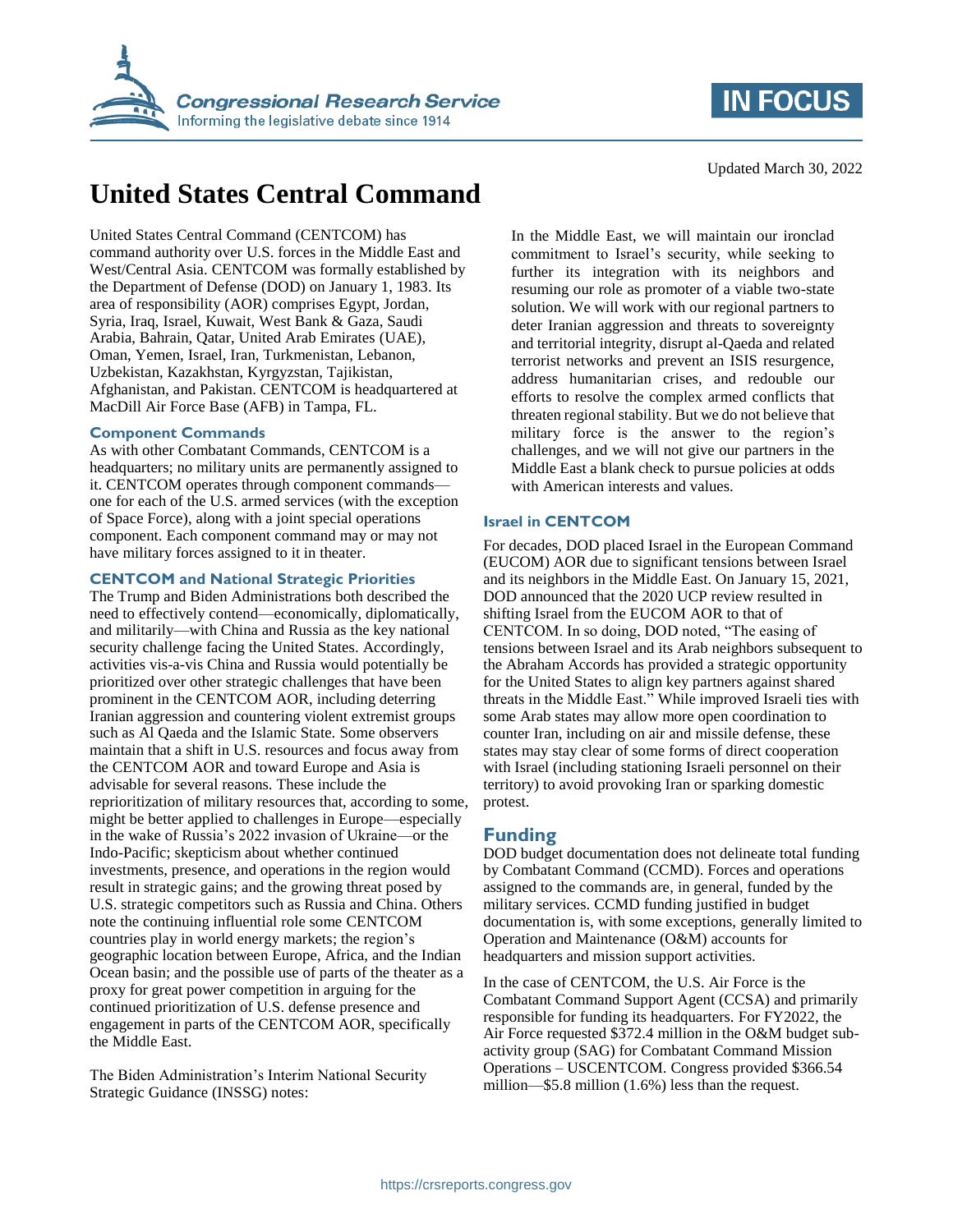

### **Figure 1. Select Installations in and Around the CENTCOM Area of Responsibility**

In addition, DOD requested \$14.3 billion for *direct war requirements* (i.e., combat or combat support costs that are not expected to continue after combat operations end) in the CENTCOM AOR. Of this amount, \$8.9 billion was for Operation Freedom's Sentinel (OFS) in Afghanistan (including the then-planned withdrawal of U.S. forces from the country) and \$5.4 billion for Operation Inherent Resolve (OIR) in Iraq and Syria.

## **Conflicts in the CENTCOM AOR**

A number of active conflicts are being waged in the CENTCOM AOR. The United States is a direct or indirect party to hostilities in some of these conflicts.

- **Afghanistan.** The United States prosecuted a variety of military operations in Afghanistan starting in 2001 and ending on August 30, 2021. The Taliban are now again in control of the country. President Biden has stated that the United States will manage any terrorist threats that may emerge from Afghanistan by conducting "over the horizon" counterterrorism strikes.
- **Syria/Iraq.** The United States has conducted operations in Syria and Iraq to defeat the Islamic State group since 2014 (Operation Inherent Resolve, or OIR). OIR in Iraq is an advise-and-assist mission; U.S. forces with a combat mission left Iraq in 2021, in agreement with the Iraqi government. Biden Administration officials have stated that approximately 900 U.S. troops remain in Syria, with the majority deployed in northeastern Syria in support of counter-IS operations by partner forces.
- **Iran.** The United States has been periodically engaged in a hybrid, irregular conflict with Iran for decades. Iran-supported groups in countries such as Iraq, Yemen, Syria, and Lebanon have conducted missile and unmanned aerial vehicle attacks against U.S. partners and U.S. forces stationed in the region. According to March 2022 testimony from CENTCOM

Commander General McKenzie, "current CENTCOM planning is based on clear and unambiguous signaling to Iran and its threat network" to deter and respond to Iranian aggression.

- **U.S. Military Training Mission to Saudi Arabia (USMTM) and Advisory Missions.** Using security cooperation and security assistance authorities, the U.S. military provides Saudi-purchased training to Saudi Arabian counterparts. U.S. forces provide advice to Saudi counterparts in relation to the war in Yemen.
- **Maritime Operations.** There are two complementary maritime missions in the Persian Gulf. The Combined Maritime Force (CMF) is a 34-nation coalition focused on defeating terrorism, preventing piracy, encouraging regional cooperation, and promoting a safe maritime environment. The second is the International Maritime Security Construct (IMSC), an eight-member coalition focused on ensuring safety of maritime shipping lanes through surveillance and naval patrolling in the Strait of Hormuz and the Bab el Mandeb.
- Yemen. For over a decade, the Republic of Yemen Government has been engaged in multiple armed conflicts to which several internal militant groups and foreign nations are parties. CENTCOM has provided noncombat support to a Saudi-led coalition combatting the Ansar Allah/Houthi movement in Yemen, including military advice and limited information, logistics, and other support to regional forces. The Biden Administration ceased U.S. support for "offensive" operations by the Saudi-led coalition. U.S. air and naval forces deployed to the UAE in 2022 in response to Houthi attacks on that country.

**Kathleen J. McInnis**, Specialist in International Security **Brendan W. McGarry**, Analyst in U.S. Defense Budget